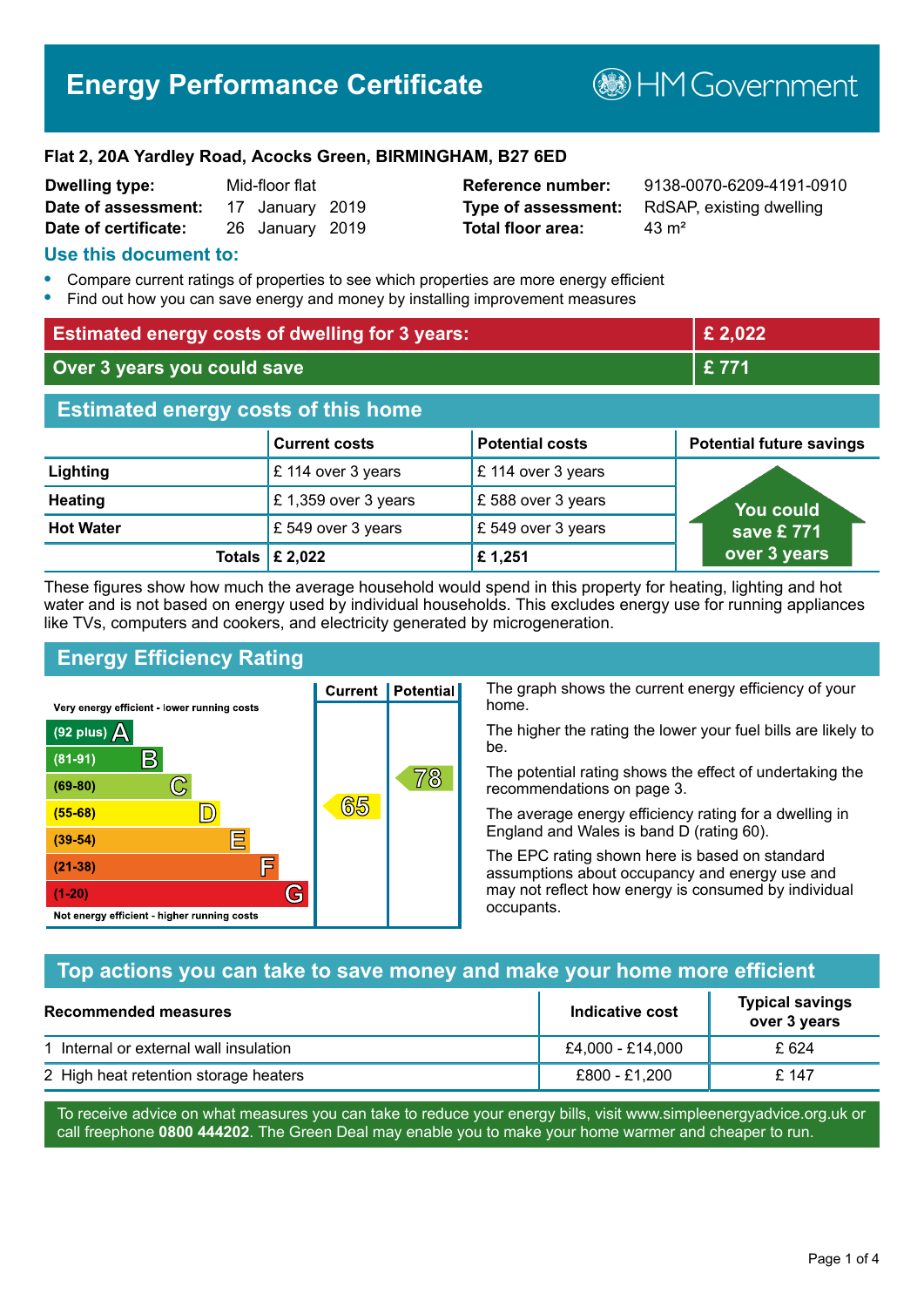Flat 2, 20A Yardley Road, Acocks Green, BIRMINGHAM, B27 6ED

#### 26 January 2019 RRN: 9138-0070-6209-4191-0910

**Energy Performance Certificate**

# **Summary of this home's energy performance related features**

| <b>Element</b>        | <b>Description</b>                             | <b>Energy Efficiency</b> |
|-----------------------|------------------------------------------------|--------------------------|
| Walls                 | Solid brick, as built, no insulation (assumed) | ★★☆☆☆                    |
| Roof                  | (another dwelling above)                       |                          |
| Floor                 | (another dwelling below)                       |                          |
| Windows               | Fully double glazed                            | ★★★☆☆                    |
| Main heating          | Electric storage heaters                       | ★★★☆☆                    |
| Main heating controls | Manual charge control                          | ★★☆☆☆                    |
| Secondary heating     | Portable electric heaters (assumed)            |                          |
| Hot water             | Electric instantaneous at point of use         | ★☆☆☆☆                    |
| Lighting              | Low energy lighting in all fixed outlets       | *****                    |

Current primary energy use per square metre of floor area: 417 kWh/m² per year

The assessment does not take into consideration the physical condition of any element. 'Assumed' means that the insulation could not be inspected and an assumption has been made in the methodology based on age and type of construction.

#### **Low and zero carbon energy sources**

Low and zero carbon energy sources are sources of energy that release either very little or no carbon dioxide into the atmosphere when they are used. Installing these sources may help reduce energy bills as well as cutting carbon. There are none provided for this home.

## **Your home's heat demand**

For most homes, the vast majority of energy costs derive from heating the home. Where applicable, this table shows the energy that could be saved in this property by insulating the loft and walls, based on typical energy use (shown within brackets as it is a reduction in energy use).

| <b>Heat demand</b>           | <b>Existing dwelling</b> | Impact of loft<br>insulation | Impact of cavity<br>wall insulation | Impact of solid<br>wall insulation |
|------------------------------|--------------------------|------------------------------|-------------------------------------|------------------------------------|
| Space heating (kWh per year) | 4.598                    | N/A                          | N/A                                 | (2, 145)                           |
| Water heating (kWh per year) | 974                      |                              |                                     |                                    |

You could receive Renewable Heat Incentive (RHI) payments and help reduce carbon emissions by replacing your existing heating system with one that generates renewable heat, subject to meeting minimum energy efficiency requirements. The estimated energy required for space and water heating will form the basis of the payments. For more information, search for the domestic RHI on the www.gov.uk website.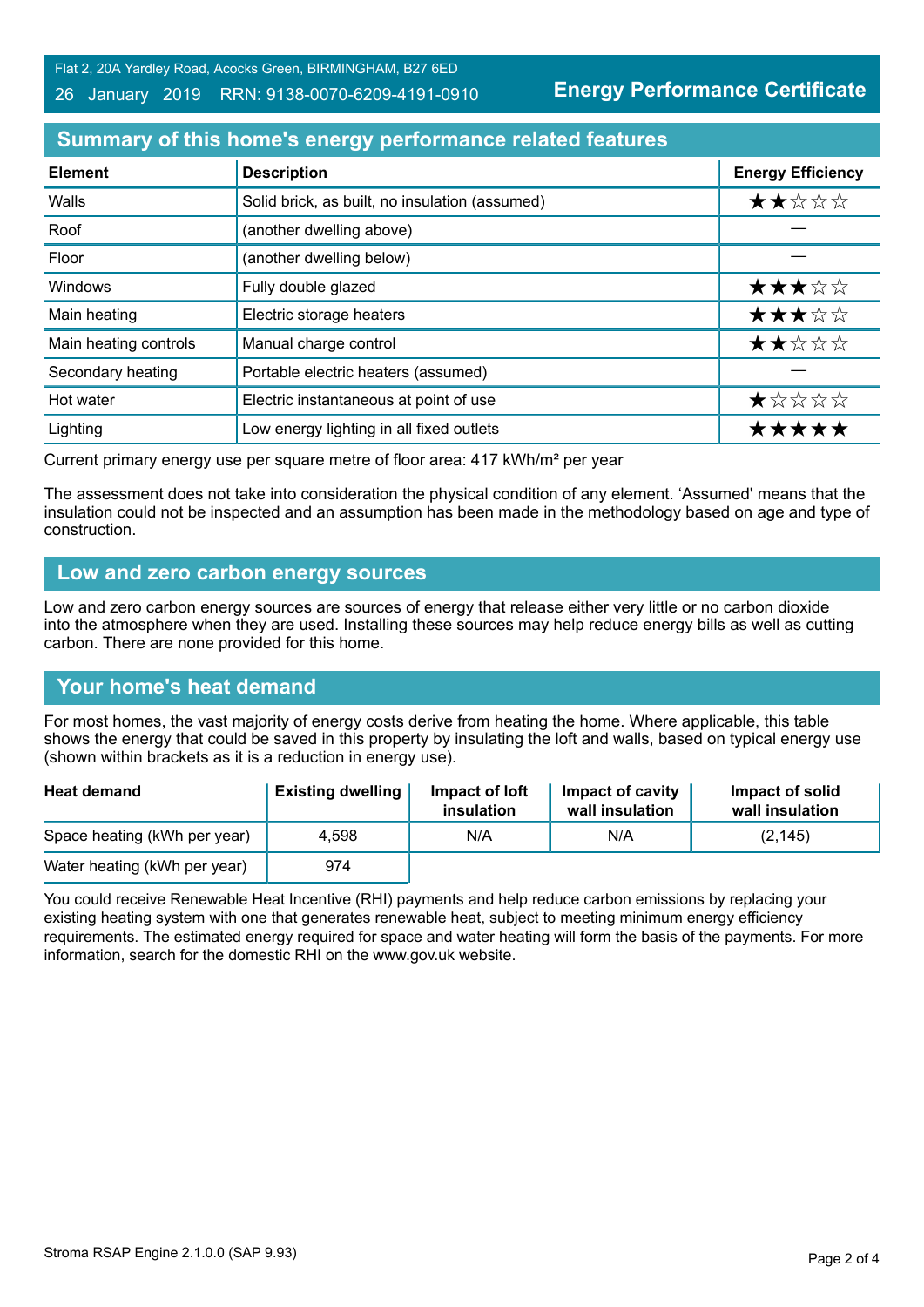Flat 2, 20A Yardley Road, Acocks Green, BIRMINGHAM, B27 6ED

#### 26 January 2019 RRN: 9138-0070-6209-4191-0910

#### **Recommendations**

The measures below will improve the energy performance of your dwelling. The performance ratings after improvements listed below are cumulative; that is, they assume the improvements have been installed in the order that they appear in the table. To receive advice on what measures you can take to reduce your energy bills, visit www.simpleenergyadvice.org.uk or call freephone 0800 444202. Before installing measures, you should make sure you have secured the appropriate permissions, where necessary. Such permissions might include permission from your landlord (if you are a tenant) or approval under Building Regulations for certain types of work.

| <b>Recommended measures</b>          | Indicative cost  | <b>Typical savings</b><br>per year | <b>Rating after</b><br>improvement |
|--------------------------------------|------------------|------------------------------------|------------------------------------|
| Internal or external wall insulation | £4,000 - £14,000 | £ 208                              | C75                                |
| High heat retention storage heaters  | £800 - £1,200    | £49                                | <b>C78</b>                         |

#### **Alternative measures**

There are alternative measures below which you could also consider for your home.

- **•** Biomass boiler (Exempted Appliance if in Smoke Control Area)
- **•** Air or ground source heat pump

## **Financial Support and the Green Deal**

Green Deal Finance allows you to pay for some of the cost of your improvements in instalments under a Green Deal Plan (note that this is a credit agreement, but with instalments being added to the electricity bill for the property). The availability of a Green Deal Plan will depend upon your financial circumstances. There is a limit to how much Green Deal Finance can be used, which is determined by how much energy the improvements are estimated to **save** for a 'typical household'.

You may also be able to obtain support towards repairs or replacements of heating systems and/or basic insulation measures under the ECO scheme, provided that you are in receipt of qualifying benefits or tax credits. To learn more about this scheme and the rules about eligibility, visit www.simpleenergyadvice.org.uk or call freephone **0800 444202** for England and Wales.